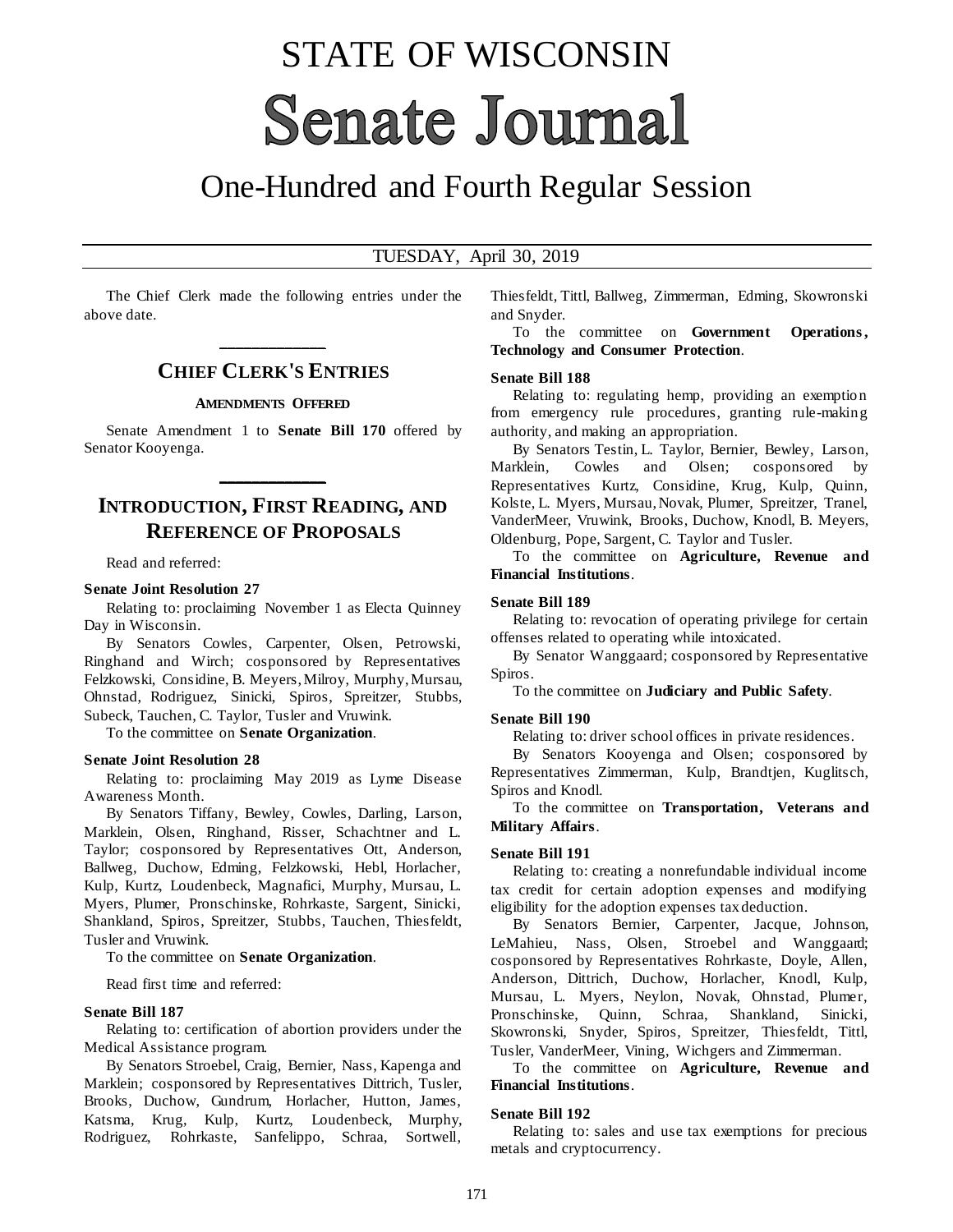By Senators Stroebel and Craig; cosponsored by Representatives Sortwell, Wichgers, Zimmerman, Schraa, Quinn, Brandtjen, Murphy, Skowronski, Gundrum and Brooks.

To the committee on **Agriculture, Revenue and Financial Institutions**.

#### **Senate Bill 193**

Relating to: using an electronic voting machine to cast a vote with an in-person absentee ballot and providing a penalty.

By Senators Craig, L. Taylor, Johnson, Kooyenga, Nass, Carpenter, Wanggaard, Kapenga, Jacque, Larson, Wirch and Stroebel; cosponsored by Representatives Brandtjen, Brooks, Dittrich, Duchow, Horlacher, Hutton, Knodl, Krug, Macco, L. Myers, Pronschinske, Sinicki, Tittl, Wichgers, Edming, Kuglitsch, Skowronski, Quinn, Kulp, Ramthun, Considine, Fields, Riemer and Allen.

To the committee on **Elections, Ethics and Rural Issues**.

#### **Senate Bill 194**

Relating to: funding for joint programming between the University of Wisconsin-Green Bay and the Oneida Tribe and making an appropriation.

By Senators Cowles, L. Taylor, Bernier and Kooyenga; cosponsored by Representatives Macco, Ballweg, Mursau, Nygren, Skowronski, Steffen and Steineke.

To the committee on **Universities, Technical Colleges, Children and Families**.

#### **Senate Bill 195**

Relating to: the display and sale of novelty lighters and providing a penalty.

By Senators Testin, Wanggaard, Olsen, Johnson and Marklein; cosponsored by Representatives Krug, VanderMeer, Ballweg, Kulp, Dittrich, Mursau, Thiesfeldt, Tusler, Bowen, Spiros, Shankland, Subeck and Tittl.

To the committee on **Government Operations**, **Technology and Consumer Protection**.

#### **Senate Bill 196**

Relating to: revolving loan funds administered by the Wisconsin Housing and Economic Development Authority for certain activities of paper mills, a paper science grant, and making an appropriation.

By Senator Hansen; cosponsored by Representatives Stuck, Gruszynski, Bowen, Considine, Shankland, Spreitzer, Stubbs, Subeck, C. Taylor and Tusler.

To the committee on **Economic** Development, **Commerce and Trade**.

#### **Senate Bill 197**

Relating to: entering into an agreement among the states to elect the president of the United States by means of a national popular vote.

By Senators Hansen, Wirch, Larson and Miller; cosponsored by Representatives Hebl, Neubauer, Anderson, Brostoff, Crowley, Doyle, Emerson, Hesselbein, Ohnstad, Sinicki, Spreitzer, Stubbs, Stuck and C. Taylor.

To the committee on **Public Benefits, Licensing and State-Federal Relations**.

## **\_\_\_\_\_\_\_\_\_\_\_\_\_ PETITIONS AND COMMUNICATIONS**

#### **State of Wisconsin Office of the Governor**

April 30, 2019

The Honorable, the Senate:

The following bill(s), originating in the Senate, have been approved, signed and deposited in the office of the Secretary of State:

| Bill Number | <b>Act Number</b> | Date Approved |
|-------------|-------------------|---------------|
|             |                   |               |
|             |                   |               |

Sincerely,

*TONY EVERS* Governor

Pursuant to s. 35.095 (1)(b), Wisconsin Statutes, the following 2019 Act(s) have been published:

| Act Number | <b>Bill Number</b> | <b>Publication Date</b> |  |
|------------|--------------------|-------------------------|--|
|            |                    |                         |  |
|            |                    |                         |  |

#### **State of Wisconsin Wisconsin Ethics Commission**

**\_\_\_\_\_\_\_\_\_\_\_\_\_**

April 30, 2019

The Honorable, the Senate:

Pursuant to Wis. Stats. §13.685 (7), we are providing the enclosed information. Please visit the Wisconsin Ethics Commission's *Eye on Lobbying* website, [https://lobbying.wi.gov,](https://lobbying.wi.gov/) for more detailed information about lobbyists, lobbying principals (organizations), and state agency liaisons.

|                                              | Brooks, Bryan Citizens for Responsible Pet<br>Ownership    |  |
|----------------------------------------------|------------------------------------------------------------|--|
| Brooks, Bryan eBay, Inc.                     |                                                            |  |
|                                              | Fitzgerald, Jeff Citizens for Responsible Pet<br>Ownership |  |
|                                              | Foti, Steven Metwork for Innovation in Senior<br>Care      |  |
|                                              | Maisch, Kim Cigna Corporate Services, LLC                  |  |
|                                              |                                                            |  |
|                                              | Sias, Brynn _______________ AFSCME International Union     |  |
|                                              | Timberlake, Karen Network for Innovation in Senior<br>Care |  |
| $\mathfrak{a}$ $\mathfrak{a}$ $\mathfrak{a}$ |                                                            |  |

**\_\_\_\_\_\_\_\_\_\_\_\_\_**

Sincerely, *DANIEL A. CARLTON, JR.* Administrator